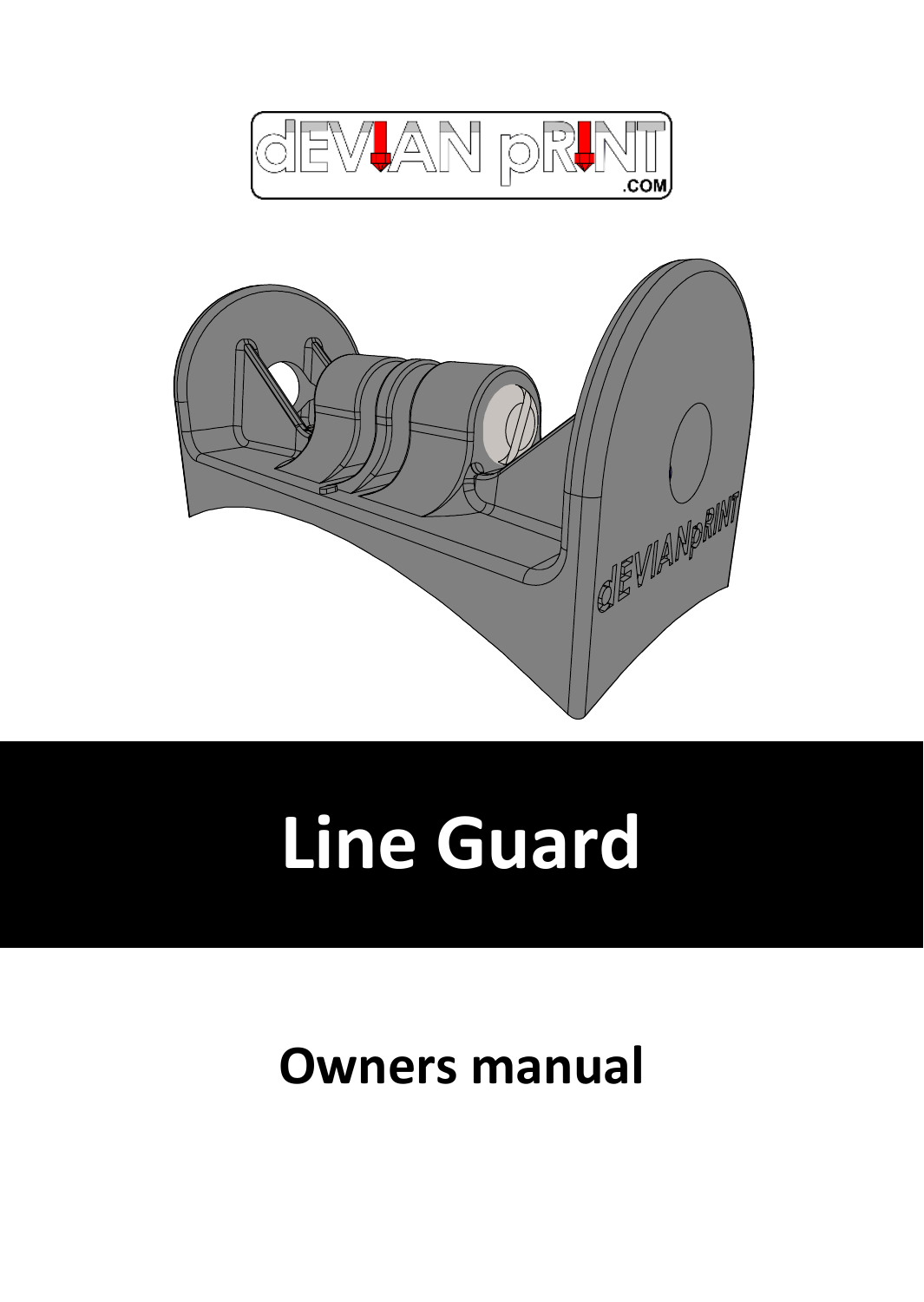### **DISCLAIMER:**

dEVIAN pRINTTM camera mounts **DO NOT** eliminate or substitute the use of a quick release/cutaway system on your helmet or gear, where dEVIAN pRINT™ products are installed.

By customer's request we develop mounts that can be fixed with screws to your equipment, but all dEVIAN pRINT™ camera mounts are sold with an option that requires no modification or tampering with your equipment (drilling, etc.). Such modifications may reduce the original protection effectiveness of the equipment for which it was designed, and are not promoted or supported by dEVIAN pRINT™.

dEVIAN pRINTTM helmet specific camera mounts should only be used on the helmet to which it was designed for. If a helmet specific mount is used on another helmet model, the end user is solely responsible for that decision, and dEVIAN pRINT™ will not accept any responsibility for that action.

At dEVIAN pRINT™ we promote safety above all else, and we design our products with that in mind.

If you have any suggestions on how to improve our products, all comments are welcomed!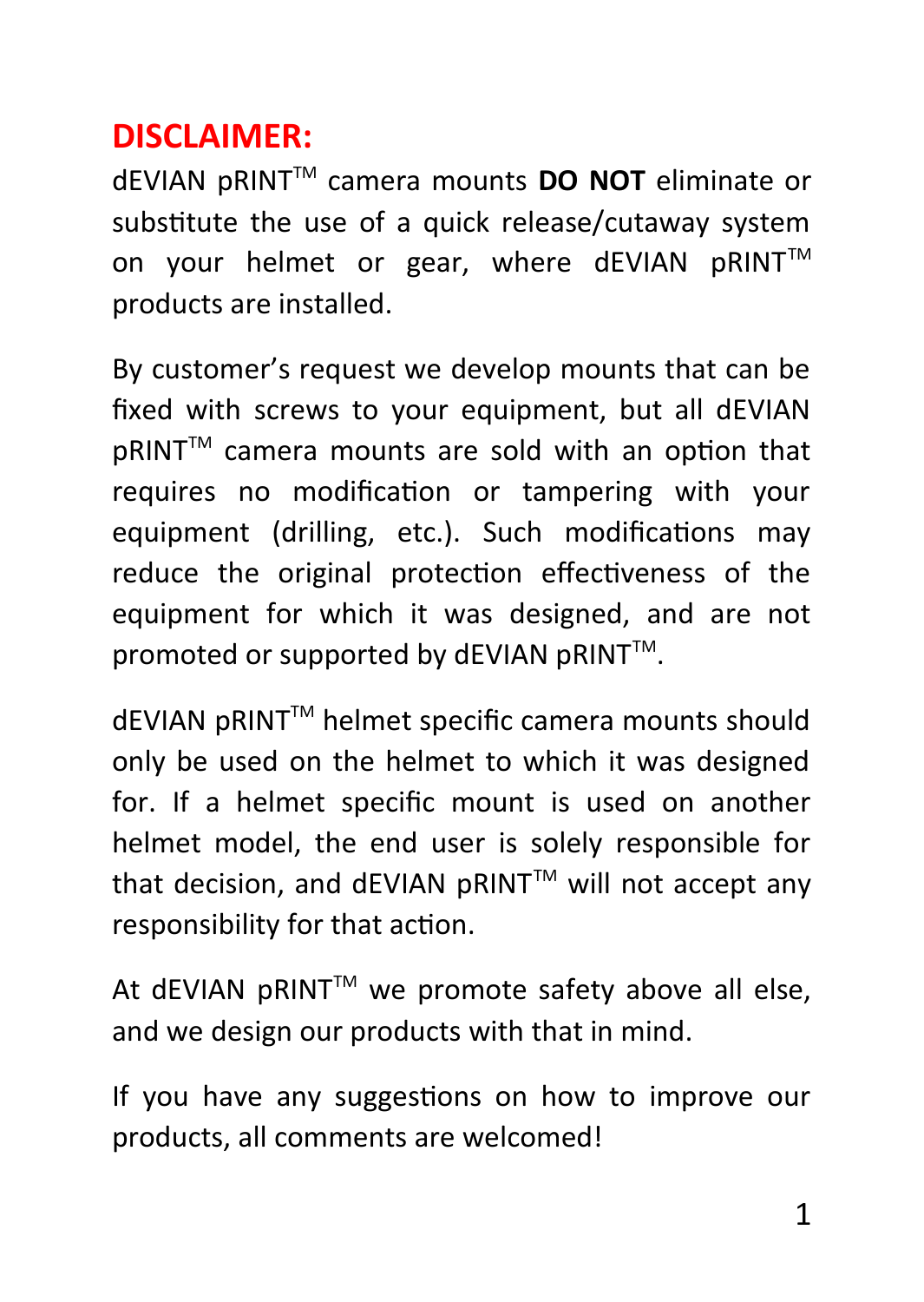#### **Fittings and user instructions.**

#### **A: Safety first – read carefully before installation!**

**IMPORTANT:** If you have any doubt about installing vour dEVIAN pRINT™ product, immediately consult dEVIAN pRINT™ for advice.

#### **WARNINGS:**

- **i.** The Line Guard should be used solely with GoPro<sup>®</sup> Hero 4 with the original case or Hero 5, 6 or 7 cameras with the original frame, to insure minimum clearance gaps between Line Guard and the camera.
- **ii.** Replace the Line Guard if visible wear or damage is noticeable, to insure maximum safety.
- **iii.** Regularly check the integrity and materials of the Line Guard. If in doubt, do not use it and consult dEVIAN pRINT™.
- **iv.** Do not submit the Line Guard to long exposures to sunlight. ABS plastics durability is severely affected to sunlight exposure.
- $v.$  dEVIAN pRINT<sup>TM</sup> will accept no liability for the damage in parts which have been poorly handled or subjected to ill treatment by users.
- $vi.$  dEVIAN  $DRINT^{TM}$  will accept no liability for the consequences of drilling, or any other type of modifications to your equipment, with the purpose to install the Line Guard, or any other product manufactured or sold by dEVIAN pRINT™.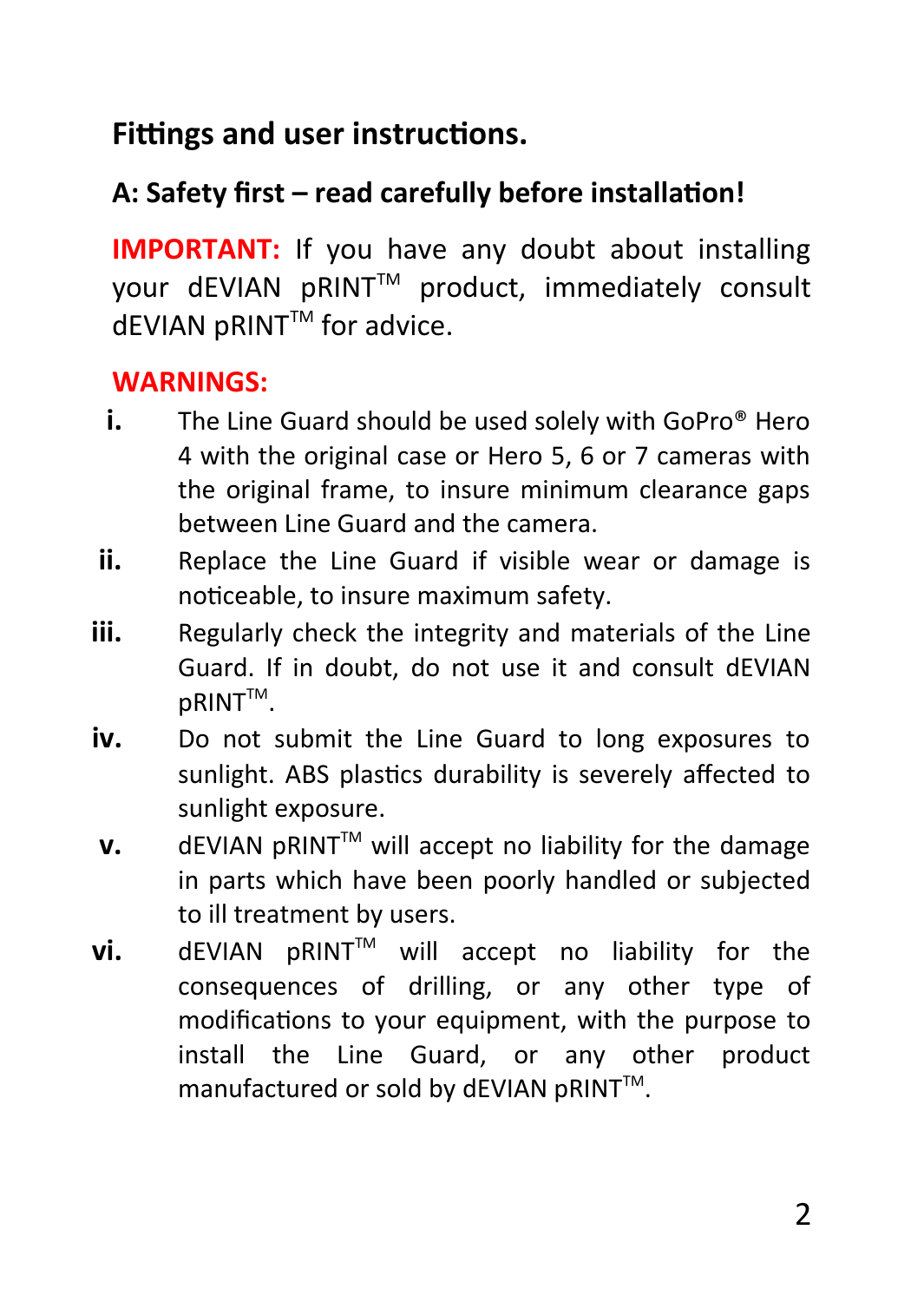#### **B: Parts list**

When unboxing, please check that the following items are included in the kit:

- 1 x Line Guard
- 1 x M5x30 screw
- 1 x M5 nut
- 2 x M4x15 screws
- 2 x M4 nuts
- 2 x washers

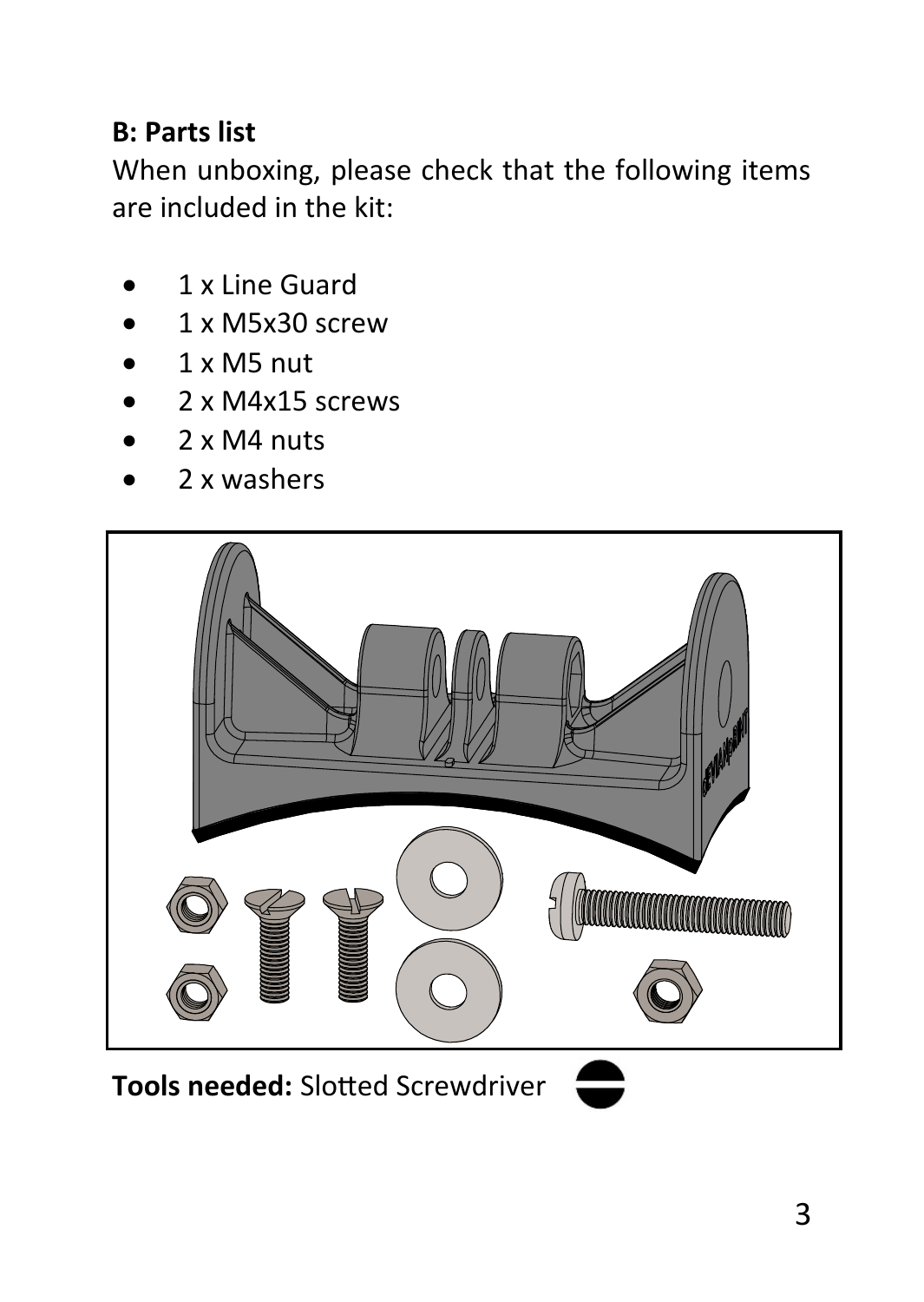#### **C: Fitting instructions**

The Line Guard has 2 mounting options:

**1.** Screws and neoprene single sided adhesive tape.

**2.** VHB double sided adhesive tape, so you don't have to drill your helmet.

**Option 1: Screws and Neoprene tape**



Use the features of the Mark the center of the helmet to find its center helmet with a line



**3)** Open the visor and mark the upper limit to find the position where the LG doesn't interfere with it when it is open.



Align the center marks with the Mark the holes positions center line drawn on the helmet on the helmet

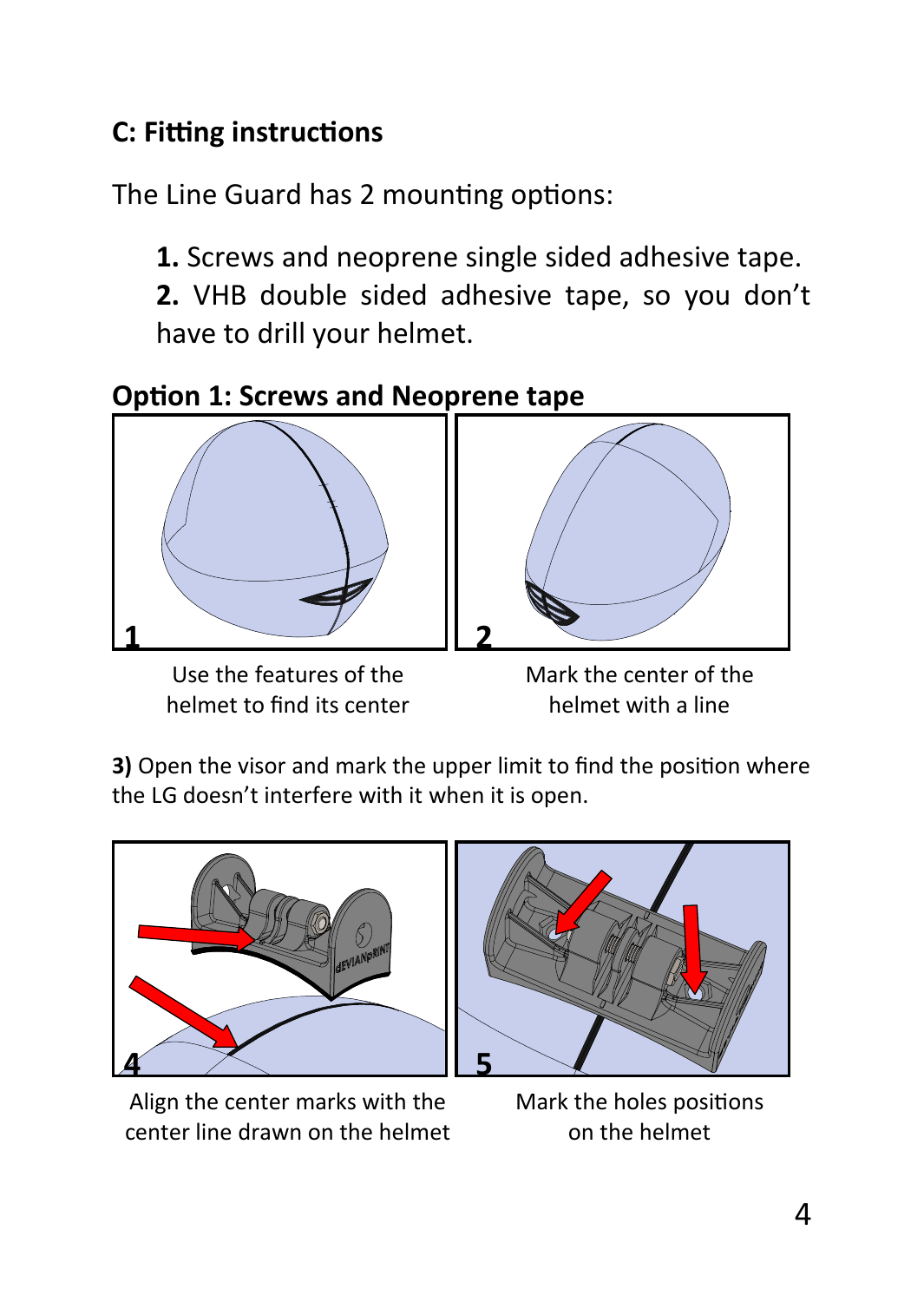

Drill the holes on the helmet Fix the LG with screws

from inside the helmet

#### **Option 2: VHB adhesive tape**

Apply steps 1 and 2 from option 1, and clean the mounting area with detergent to remove any grease.





Align the holes with the center Glue the mount on to the line and remove the protective helmet and press firmly to paper from the VHB adhesive tape ensure maximum adherence



Mount the camera on to the Line Guard, adjust its angle, and tighten the side screw firmly to hold it in place.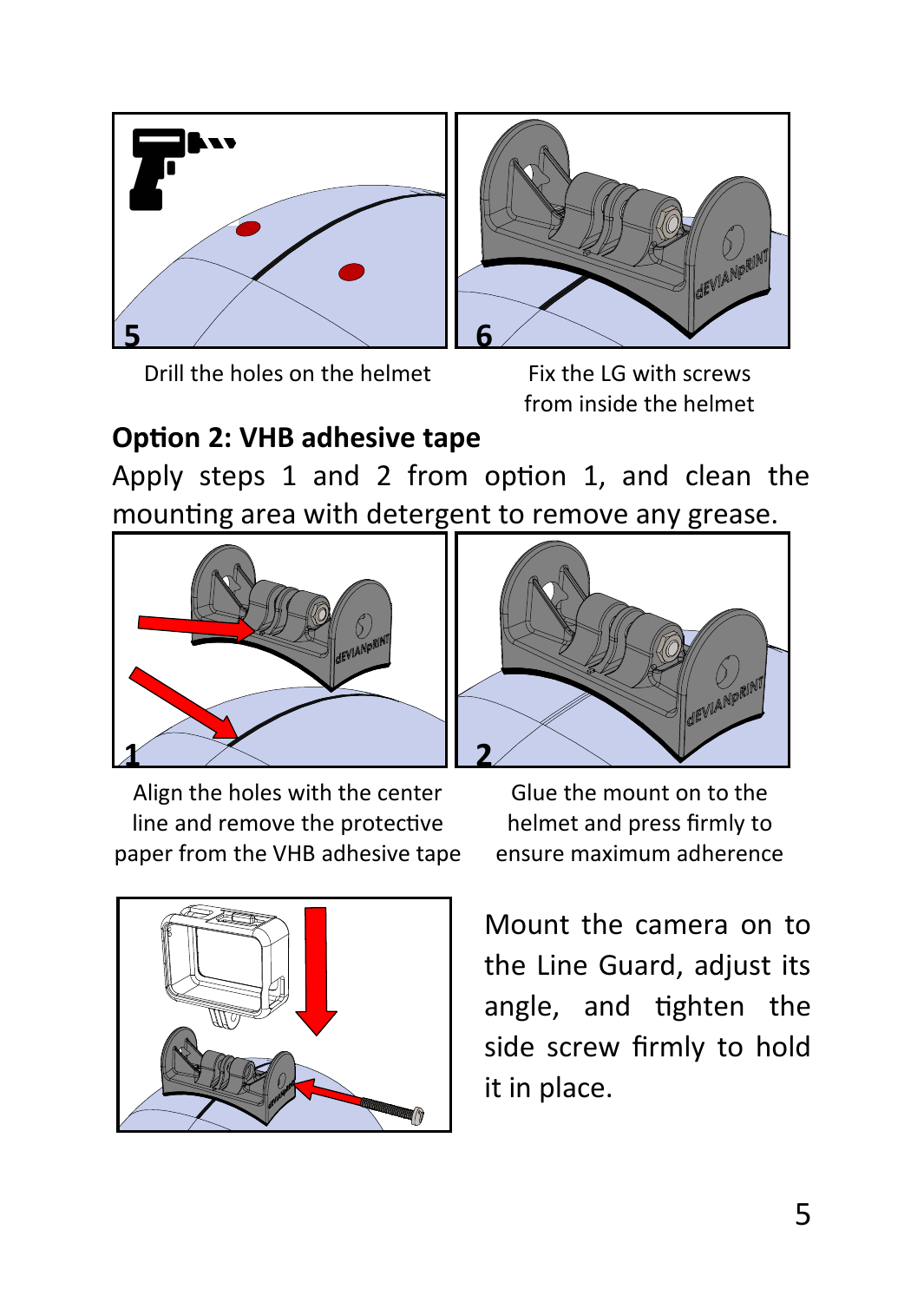#### **Adjusting GoPro angle**

The camera position can vary between 60 degrees backward and 70 degrees forward, approximately.



#### **Accessing the GoPro camera**

The frame can be opened for camera access without having to remove the frame from the Line Guard.

#### **Reversing GoPro direction**

You can reverse the GoPro Hero direction without having to remove the Line Guard from your equipment.